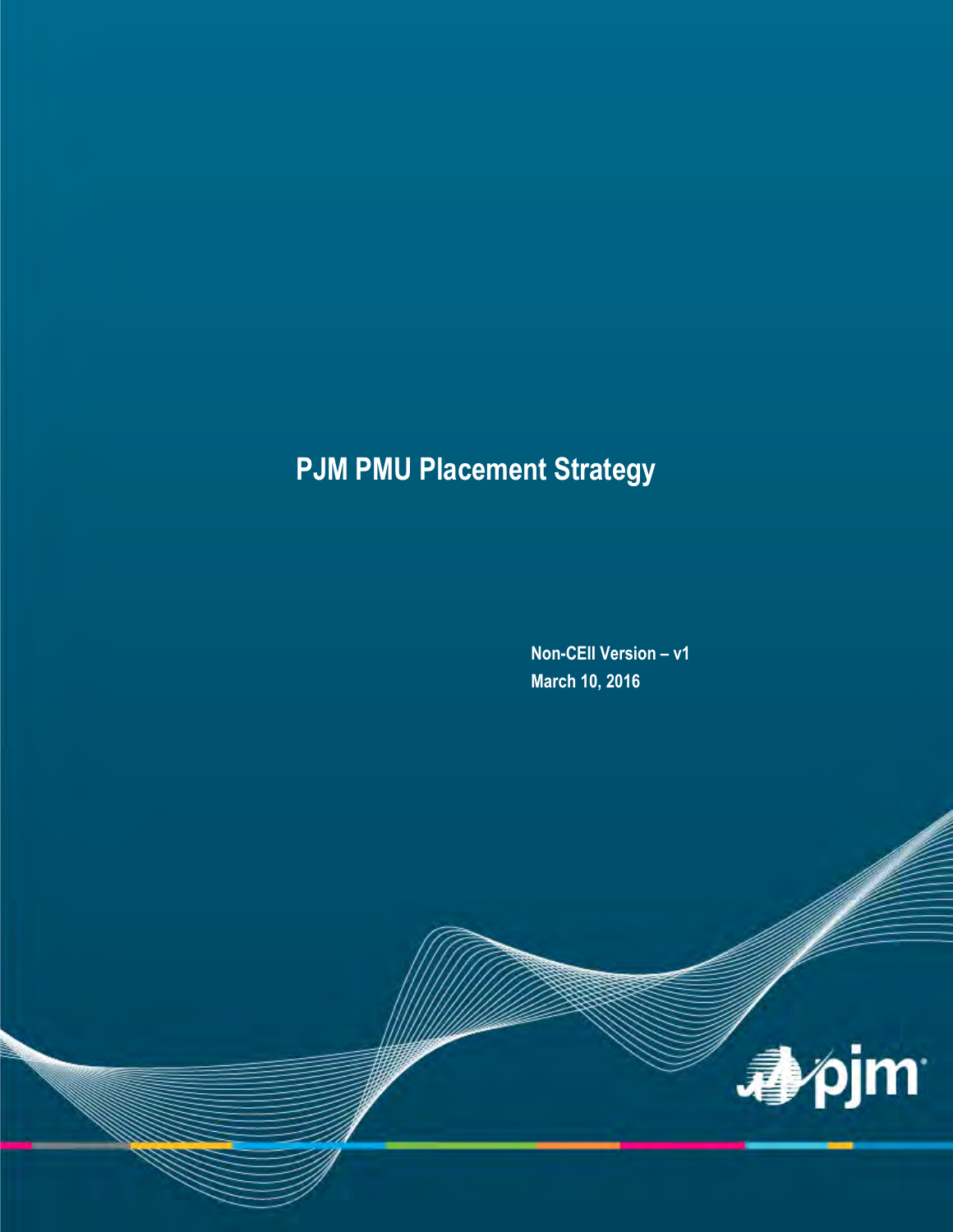

This page is intentionally left blank.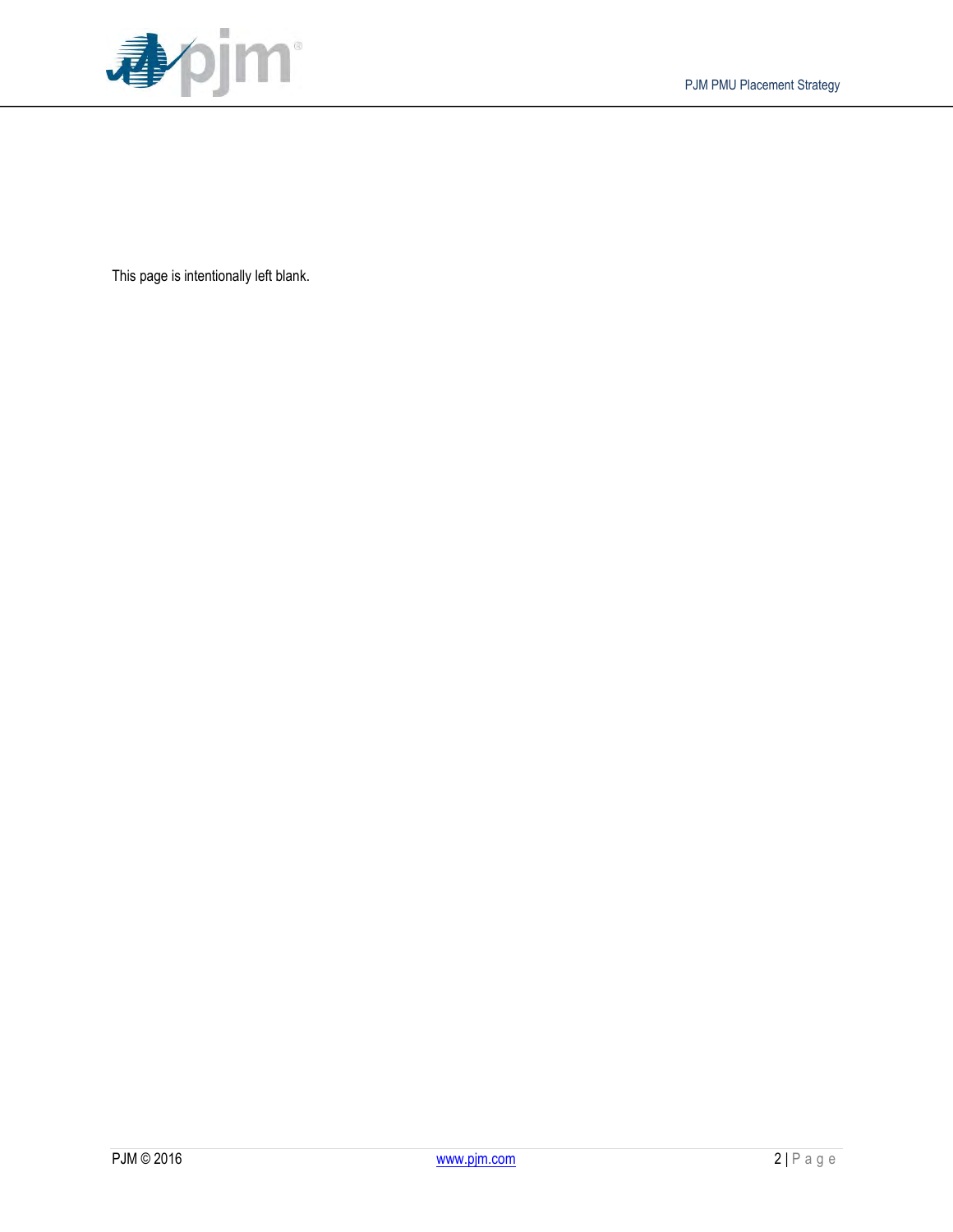

## **Preamble**

To date PJM utilizes synchrophasor data and calculations sourced from Phasor Measurement Units [PMU] both Operationally and within the Planning environment. PJM's PMU infrastructure stems largely from 85 Transmission Owner [TO] substation installations as part of the 2009 Smart Grid Investment Grant. PJM TOs continue to expand the substation installations to more than 125 transmission substations in 2015. PMU installations on the Generation Owner [GO] low-side of the generator step-up transformer [GSU] have begun to expand the PMU-network beyond the transmission system in late 2015 with the first communications from a GO to PJM anticipated in 2016.

### *Purpose*

The intent of this document is to provide guidance with respect to PMU placement within the PJM RTO footprint with the intention of addressing gaps and redundancy with respect to model validation, Linear State Estimation measurement and observability, areas of known stability concerns, and to enhance overall situational awareness, restoration efforts, and/or event analysis within the Eastern Interconnection.

In general, PJM suggests the following approach. As work is being performed at any given substation, the substation owner (GO & TO) performs an evaluation as to whether it is feasible to install PMU and/or PMU-ready devices and communication infrastructure at the substation. Whenever a member is performing planned work around relay modifications and new BES substations, consideration should be made within that plan around the installation of PMU or PMU-ready devices. However, there are locations that PJM has a heightened interest in acquiring GPS-synchronized phasor measurement data.

Explicitly suggested PMU placement locations may be utilized by a given PJM GO or TO as part of their overall approach to PMU placement. Should PMU become pervasive enough that they effectively replace traditional Remote Terminal Unit (RTU) as default instrumentation, the need for this specific PJM strategy would be concluded.

# <span id="page-2-0"></span>**PJM Desired Location Criteria**

To derive the list contained within the Proposed PMU Locations & Intent section, PJM utilized the following criteria. The criteria was developed with respect to current industry recommendations (Se[e Supporting Material](#page-5-0) re: NAISPI & NERC recommendations) and honed based upon PJM Operational & Planning needs.

#### **Area of Known Stability Concern (STABILITY or S)**

 *Any station with impact to the PJM RTO and/or neighboring systems within the Eastern Interconnection, which has been identified as having conditional stability concerns / limitations / restrictions.*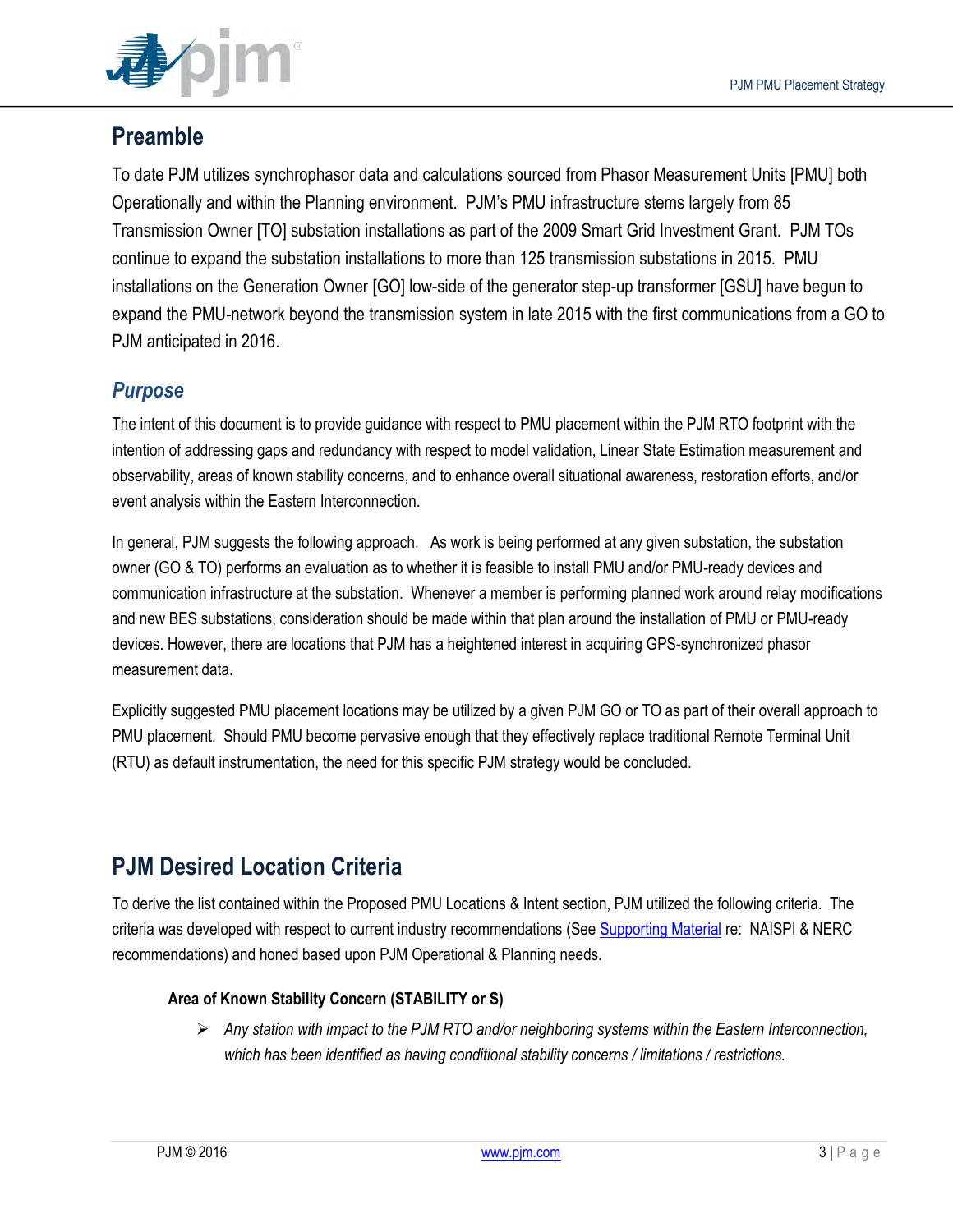

#### **IROL Measurement (IROL or I)**

 *Any station which is utilized in the derivation of a PJM Transfer Interface which is also classified as an Interconnection Reliability Operating Limit [IROL]. NOTE: Focus would be on direct phasor measurements for pieces of equipment explicitly identified within an Interface Definition, but for the ease of assembling the list contained herein, only the substation has been identified.* 

#### **Expanded Observability (OBSERVABILITY or O)**

 *Stations within the PJM system that further expand / add to redundancy/ complete PJM's observability with respect to the Extra High-Voltage [EHV] network or Oscillatory behavior. In addition to oscillatory situational awareness, the expansion of the EHV observability would be utilized by PJM to derive a full view of the PJM EHV system within the synchrophasor-driven PJM Linear State Estimator [LSE].* 

#### **System, Generator, or Load Model Validation (MODEL or M)**

 *Whether utilized as part of system, generator or load model validation, this is data is utilized in order to confirm or refine the PJM Planning and Operations models with respect to dynamic reactive power resources, large industrial loads, large block loads, HVDC resources, automatic control resources, and/or Remedial Action Schemes (aka Special Protection Schemes).* 

*PJM is engaged in the NERC Synchronized Measurement Subcommittee (operating under the NERC Planning Committee, efforts to develop an overall PMU Placement Guideline. PJM will adjust its PMU Placement Strategy as warranted based upon this NERC initiative.*

[http://www.nerc.com/comm/PC/Pages/Synchronized-Measurement-Subcommittee-\(SMS\)-Scope.aspx](http://www.nerc.com/comm/PC/Pages/Synchronized-Measurement-Subcommittee-(SMS)-Scope.aspx)

## **Proposed PMU Locations & Intent**

The substations identified below meet at least one of th[e Criteria](#page-2-0) identified above. Criteria use the following key:

- S Stability, i.e. Area of Known Stability Concern
- I IROL, i.e, Interconnection Reliability Operating Limit Measurement
- O Observability, i.e. Expanded Observability
- M Model; i.e., System, Generator, or Load Model Validation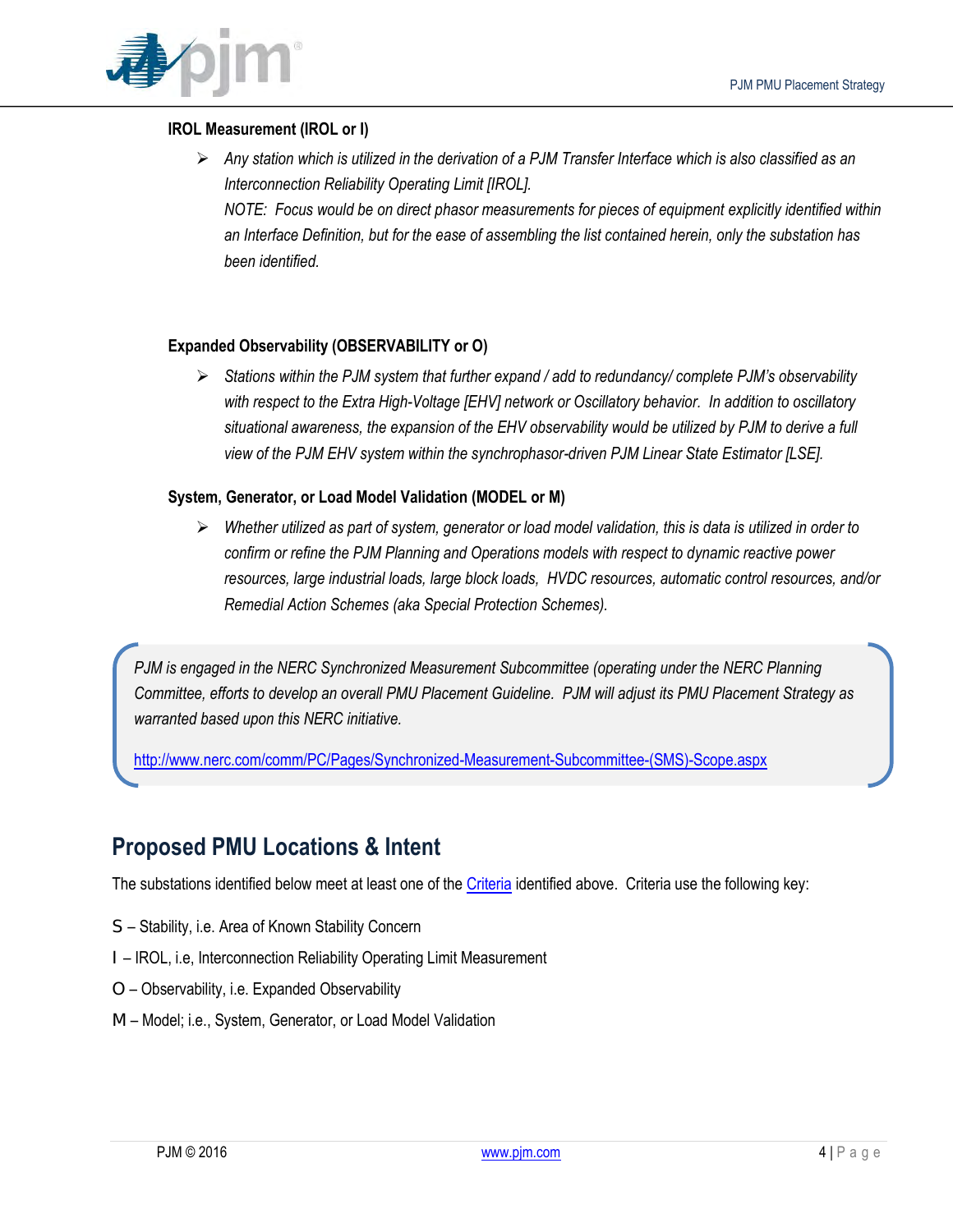

PJM PMU Placement Strategy



*<sup>1</sup>For these locations, the desire is for installation on the low-side of the generator step-up as well as the high-side transmission level for the purpose of Model Validation and/or Stability concerns.* 

*<sup>2</sup>For these locations, while PMU's are already in place at the transmission level, the desire is for additional installation on the low-side of the generator step-up transformer [GSU].*